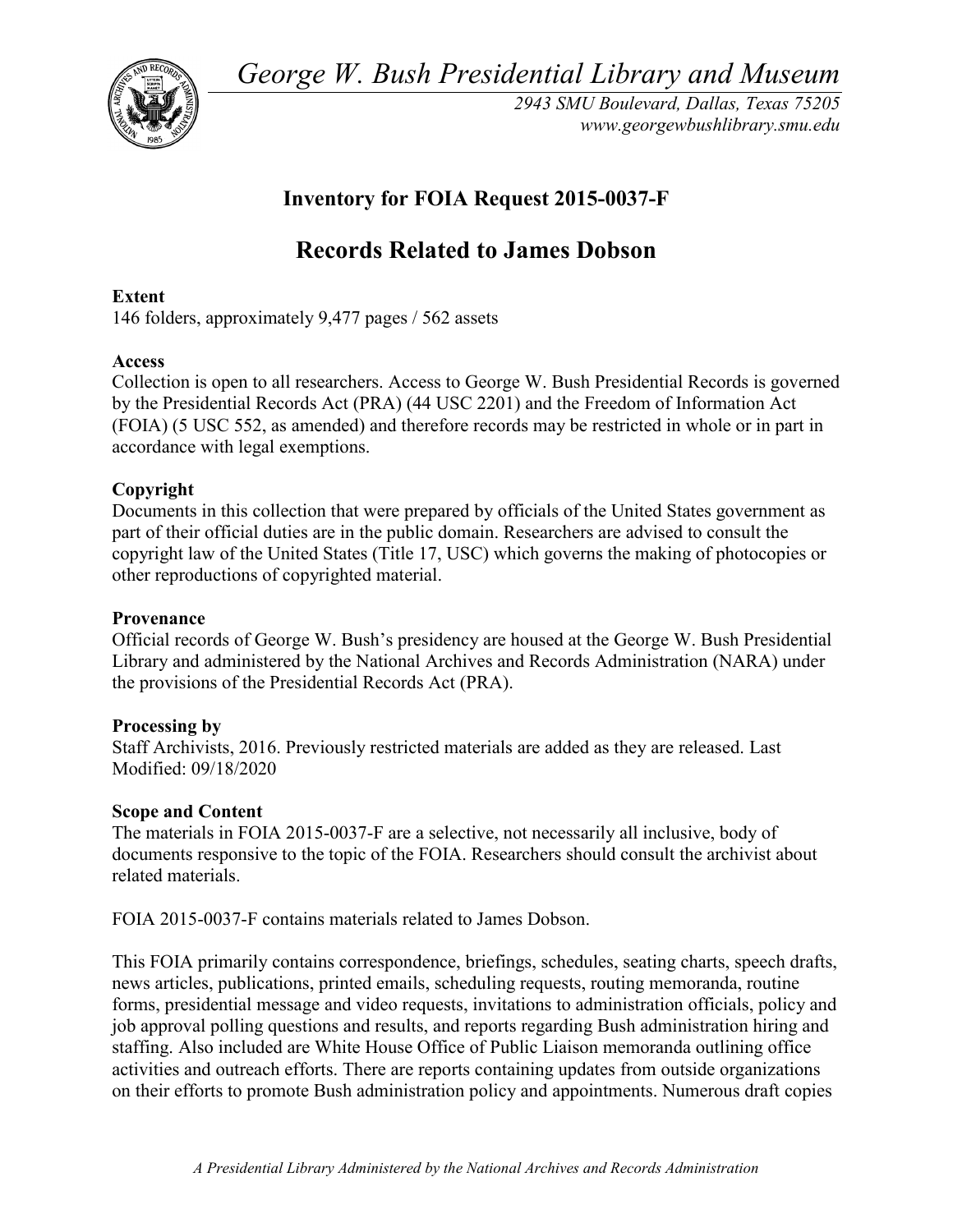policy topics. There are also draft and final copies of letters sent from President George W. Bush Karl Rove. of speeches for video-taped messages from President Bush for Focus on the Family, the Daughters of the American Revolution, and the National Association of Blacks in Criminal Justice are represented. The large quantity of correspondence consists of letters from the public, Congress, and public and private organizations regarding requests for meetings and views on to meeting participants, letters from Karl Rove thanking associates for their work while he served in the White House, and birthday messages and thank you letters sent from President Bush to James Dobson. The bulk of the material processed for this request was sent to or from

Karl Rove.<br>Electronic records consist of emails to/from James Dobson and members of the White House, especially Tim Goeglein. Emails from Tim Goeglein include materials distributed to groups and organizations such as proclamations, press releases, fact sheets, Statements of Administration Policy, articles, speeches, and transcripts regarding stem cell research, abortion, human cloning, as well as other administration initiatives. There are also invitations and scheduling materials for phone calls and meetings with James Dobson. Lastly, there are messages from James Dobson giving thanks for matters such as the State of the Union address, National Day of Prayer events, nominations and appointments, as well as the materials distributed by Tim Goeglein.

## **System of Arrangement**

 The materials in FOIA 2015-0037-F are a systematic body of documents responsive to the topic of the FOIA. Researchers should consult an archivist about related materials.

Documents responsive to this FOIA were found in these collection areas – White House Office of Records Management (WHORM) Subject Files, Staff Member Office Files, and George W. Bush Presidential Electronic Records.

Staff Member Office Files are maintained at the folder level by staff members within their individual offices and document all levels of administration activity.

Staff Member Office Files are processed at the folder level, that is, individual documents are not selected and removed from a folder for processing. While this method maintains folder integrity, it frequently results in the incidental processing of documents that are not wholly responsive to the subject area.

WHORM Subject Files are processed at the document level.

The WHORM Subject File compiled by the White House Office of Records Management is comprised of a series of documents assigned a letter/number combination and filed in a subject category. A complete listing of the subject categories including a detailed description of each category is available in our research room and on our website at <www.georgewbushlibrary.smu.edu>

 The Executive Office of the President (EOP) instance of the Electronic Records Archive (ERA) contains electronic records created or received by President George W. Bush. These records are stored in Search and Access Sets (SAS) that represent their originating computer program, such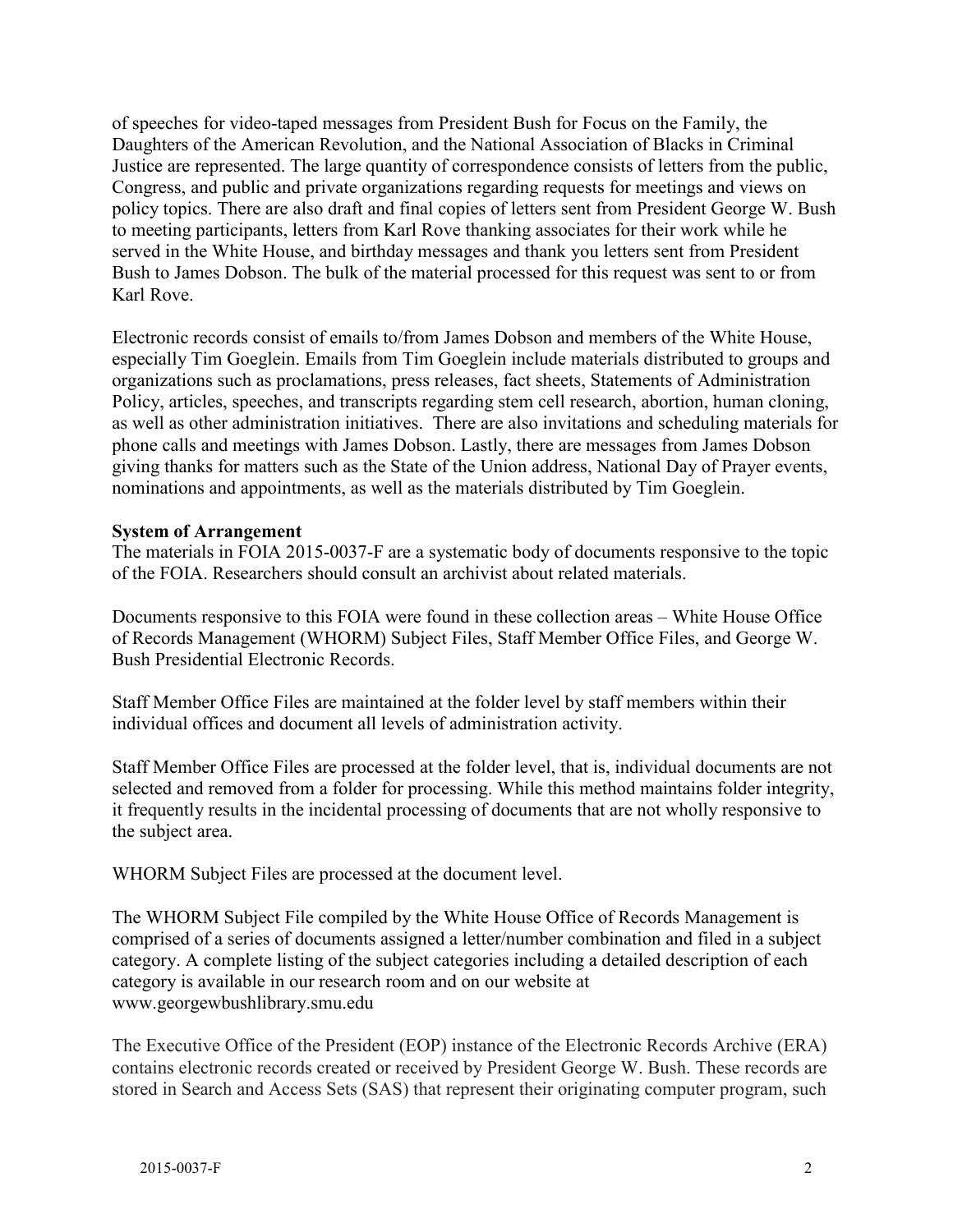as Exchange Email or the Worker and Visitor Entry System (WAVES). In addition to records captured from the White House's electronic systems, EOP-ERA also contains records from the home and shared drives used by White House staff.

#### **Related Collections and FOIA Requests**

Records Management, White House Office of

```
 
Subject Files – WE003 (Population Control) 

496402 – 496464 
Subject Files – WE001 (Children) 
           777111 
           777111 [Binder 1] [1] 
           777111 [Binder 1] [2] 
           777111 [Binder 1] [3] 
           777111 [Binder 1] [4] 
           777111 [Binder 2] [1] 
           777111 [Binder 2] [2] 
           777111 [Binder 2] [3] 
           777111 [Binder 2] [4]
```
 The following is a list of electronic search results lists (SRLs) and folders processed in response to FOIA 2015-0037-F:

 description of the material is available in the finding aid for that office or category. Please note that a \* indicates that the collection is entirely processed and open. A more detailed

#### *George W. Bush Electronic Records*

ARMS\_fromDobson contains 1 asset. ARMS\_TO\_Addresses contains 1 asset. ARMS toDobson contains 22 assets. Exchange\_FROM\_Addresses contains 2 assets. Exchange fromDobson contains 79 assets. Exchange\_FROM\_DobsonAddress contains 76 assets. Exchange TO Addresses contains 5 assets. Exchange toDobson contains 190 assets. Exchange TO DobsonAddress contains 175 assets. Exchange 21Days From contains 1 asset. Exchange\_21Days\_To contains 1 asset. Exchange 33Days From contains 3 assets. Exchange 33Days To contains 1 asset. Exchange 40Days From contains 1 asset. Exchange 40Days To contains 3 assets.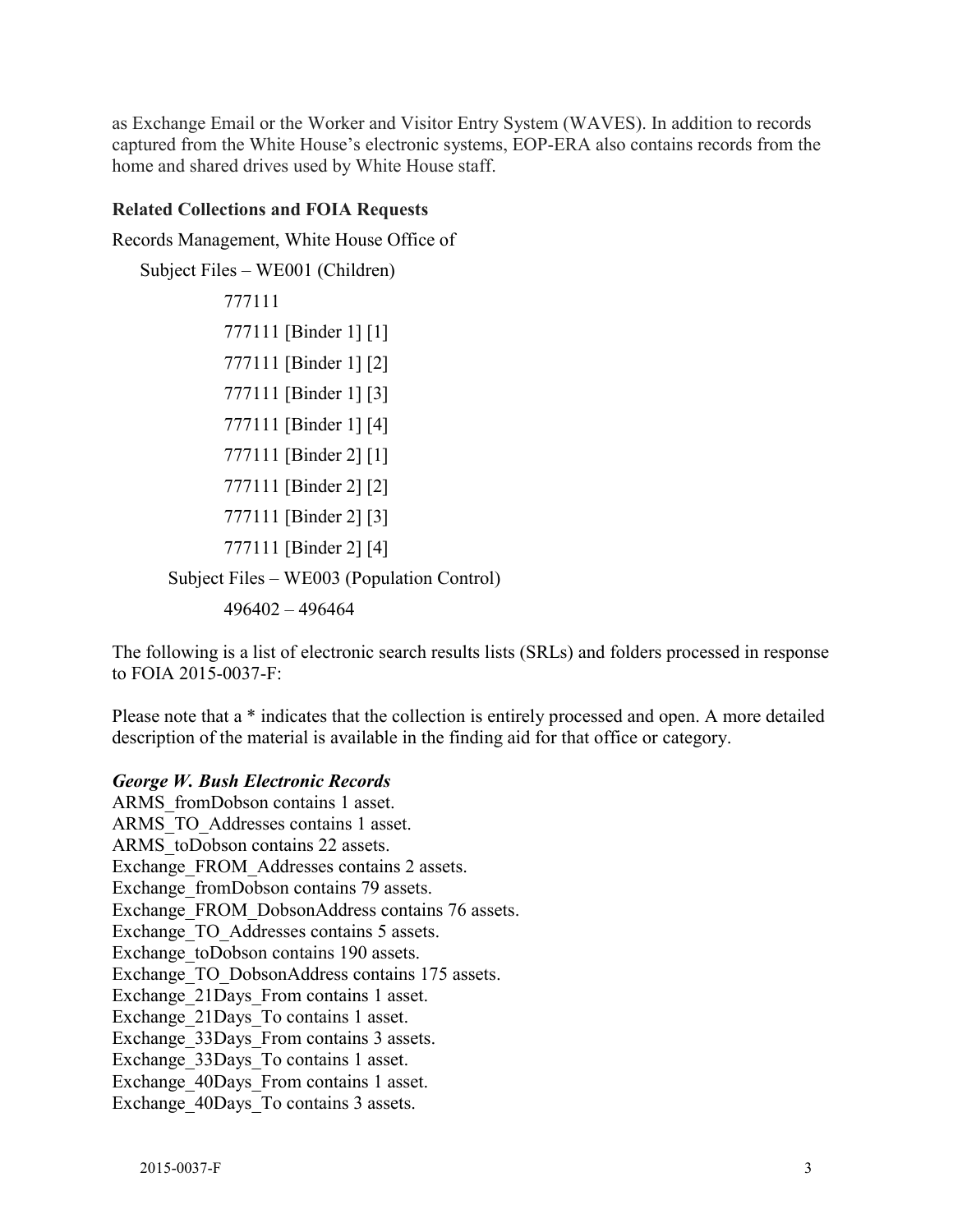RNC\_TO contains 1 asset.

## *George W. Bush Textual Records*  **Box 1 Records Management, White House Office of**  Subject Files - ED (Education)\* 485119 – 486635

Subject Files - FG001-05 (Presidential Handwriting - Holographs)

490186

Subject Files - FG001-07 (Briefing Papers)

05/03/2001 [460583] 06/28/2002 [460874] 02/28/2003 [539668] 11/05/2003 [601624] 06/02/2004 [627934] 12/01/2005 [682854] [1] 12/01/2005 [682854] [2] 01/29/2007 [718507]

05/28/2008 [758280]

Subject Files - FG006-03A (Chief of Staff, Office Files)

555041

697860

Subject Files - FG006-06 (National Security Council)

774237

Subject Files - FG006-27 (Office of Senior Advisor - Karl Rove)

508441 [1] 508441 [2] 508470 [1]

### **Box 2**

Subject Files - FG006-27 (Office of Senior Advisor - Karl Rove)

508470 [2] 508471 [1] 508471 [2]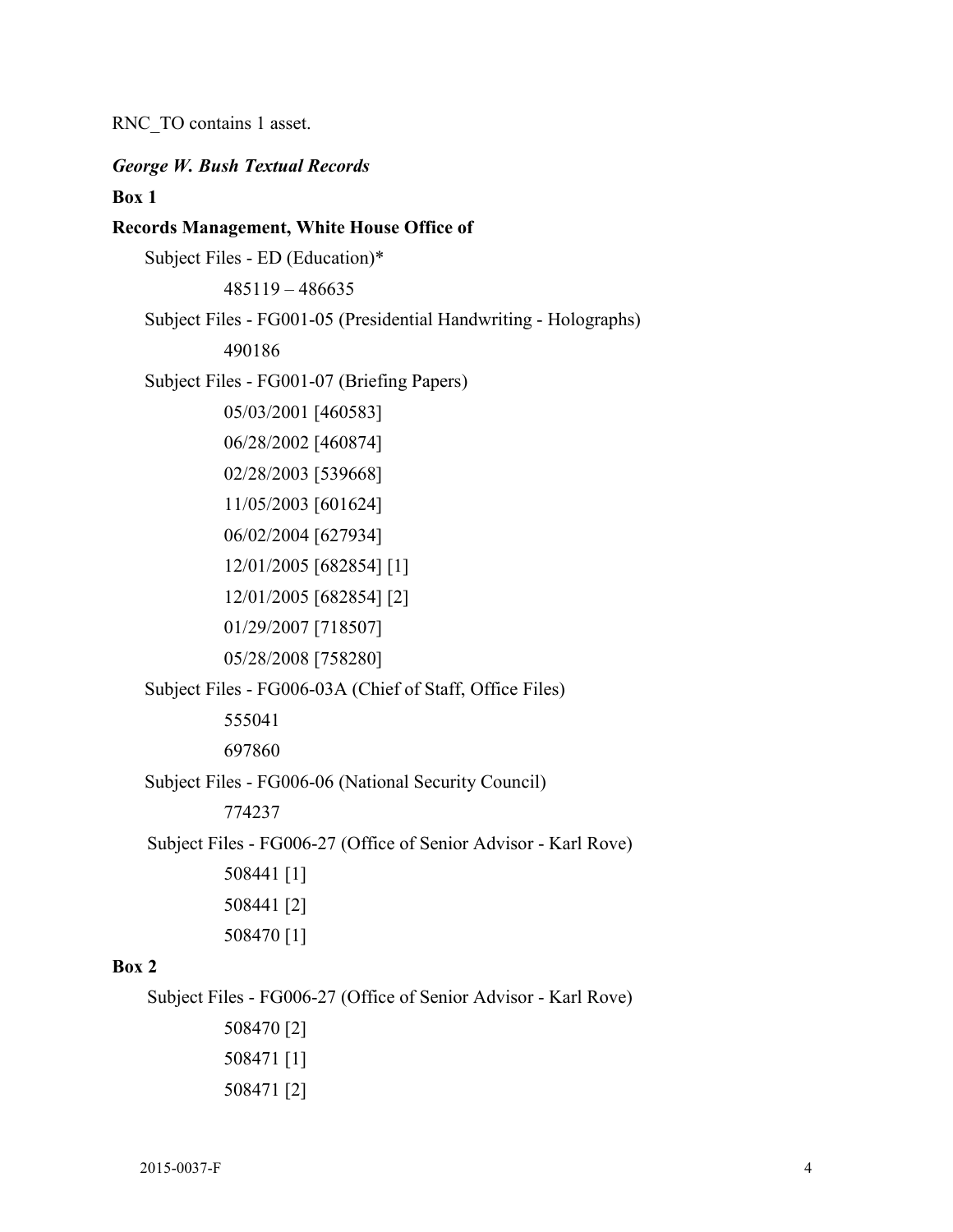508482 [1] 508482 [2] 508581 [1] 508581 [2] 508628 [1] 508628 [2] 508639 [1] 508639 [2] 508641 [1] 508641 [2] 508642 [1] 508642 [2] 508648 [1]

## **Box 3**

Subject Files - FG006-27 (Office of Senior Advisor - Karl Rove)

508648 [2] 527806 527868 536004 [1] 536004 [2] 536005 [1] 536005 [2] 536025 [1] 536025 [2] 536123 [1] 536123 [2] 536125 [1] 536125 [2] 536125 [3] 536138 [1] 536138 [2]

#### **Box 4**

Subject Files - FG006-27 (Office of Senior Advisor - Karl Rove)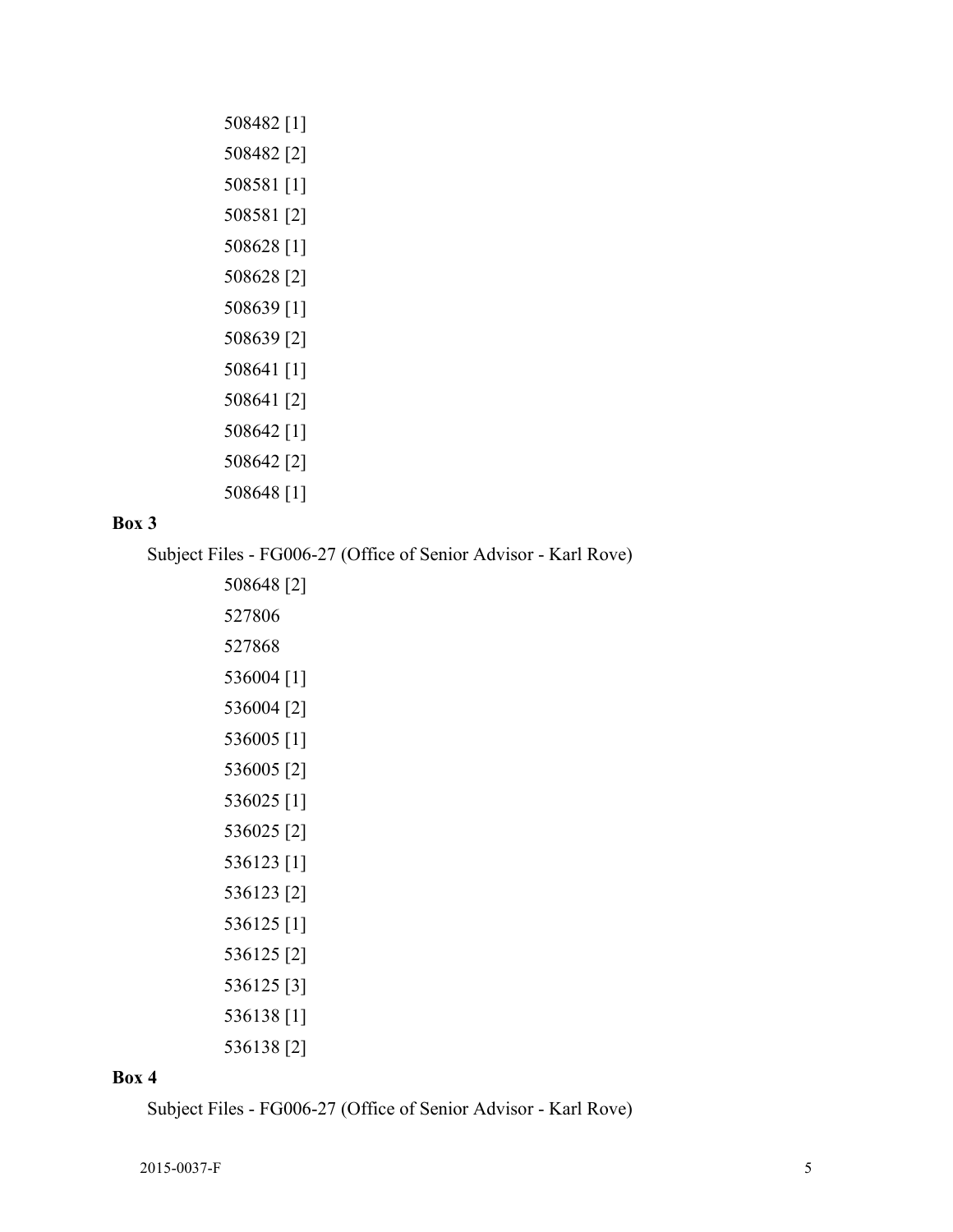536140 [1] 536140 [2] 536140 [3] 549271 [1] 549271 [2] 576011 [1] 576011 [2] 576011 [3] 577698 577733 600826 [1] 600826 [2] 601804 [1] 601804 [2] 607825 [1] 607825 [2] 612727 [1]

## **Box 5**

Subject Files - FG006-27 (Office of Senior Advisor - Karl Rove)

```
612727 [2] 
616199 [1] 
616199 [2] 
616199 [3] 
650569 [1] 
650569 [2] 
650569 [3] 
650569 [4] 
652618 [1] 
652618 [2] 
652801 [1] 
652801 [2] 
655738 
674668 [1]
```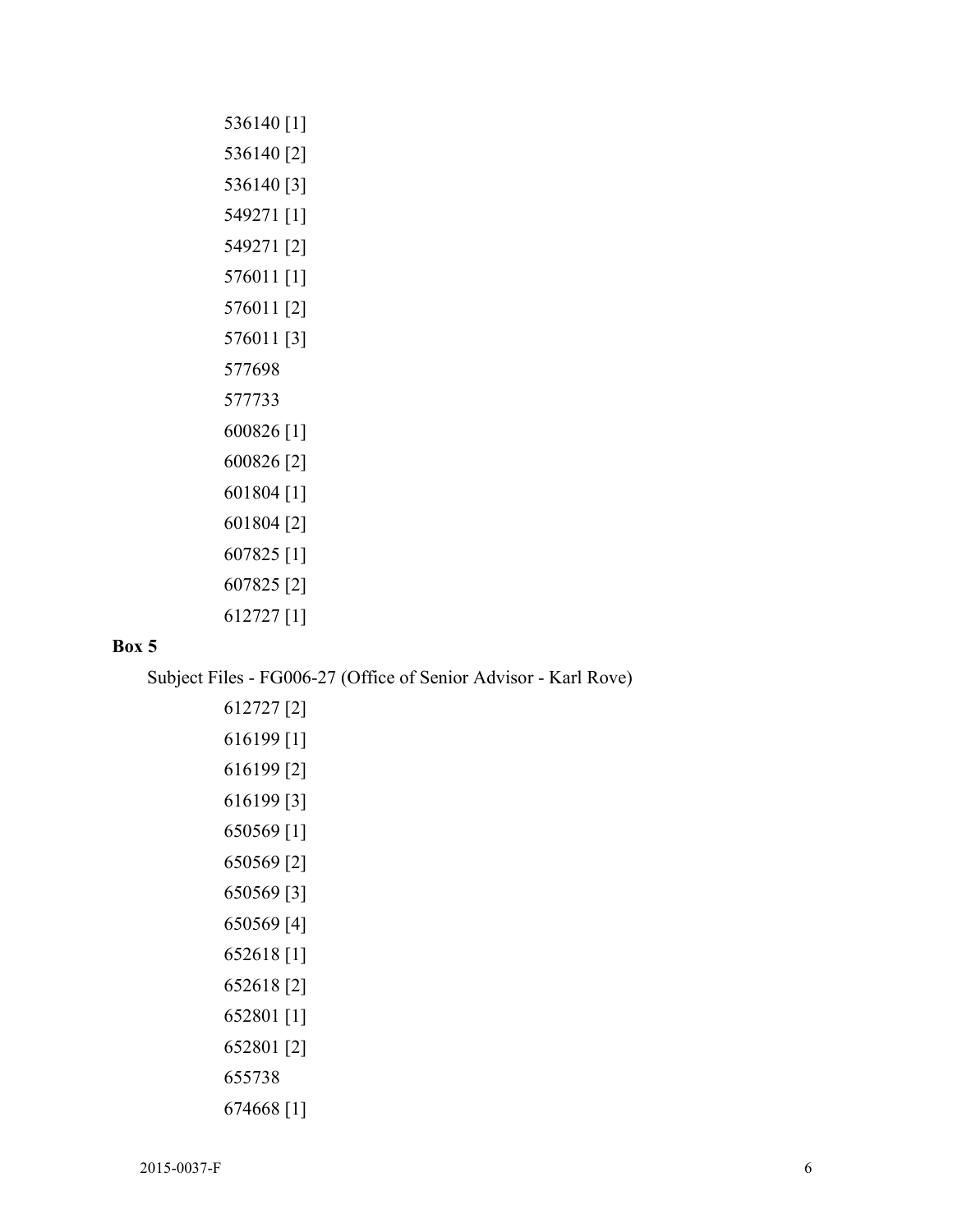## **Box 6**

Subject Files - FG006-27 (Office of Senior Advisor - Karl Rove)

Subject Files - FG006-30 (Deputy Chief of Staff for Policy, Office Files)

698570

749148

Subject Files - GI002 (Gifts to the President)

564211

## **Box 7**

Subject Files - MC (Meetings - Conferences) 718040 [1] 718040 [2] 718040 [3]

Subject Files - MC003 (White House Conferences)

524763

Subject Files - ME001 (Messages Sent to Individuals)

554478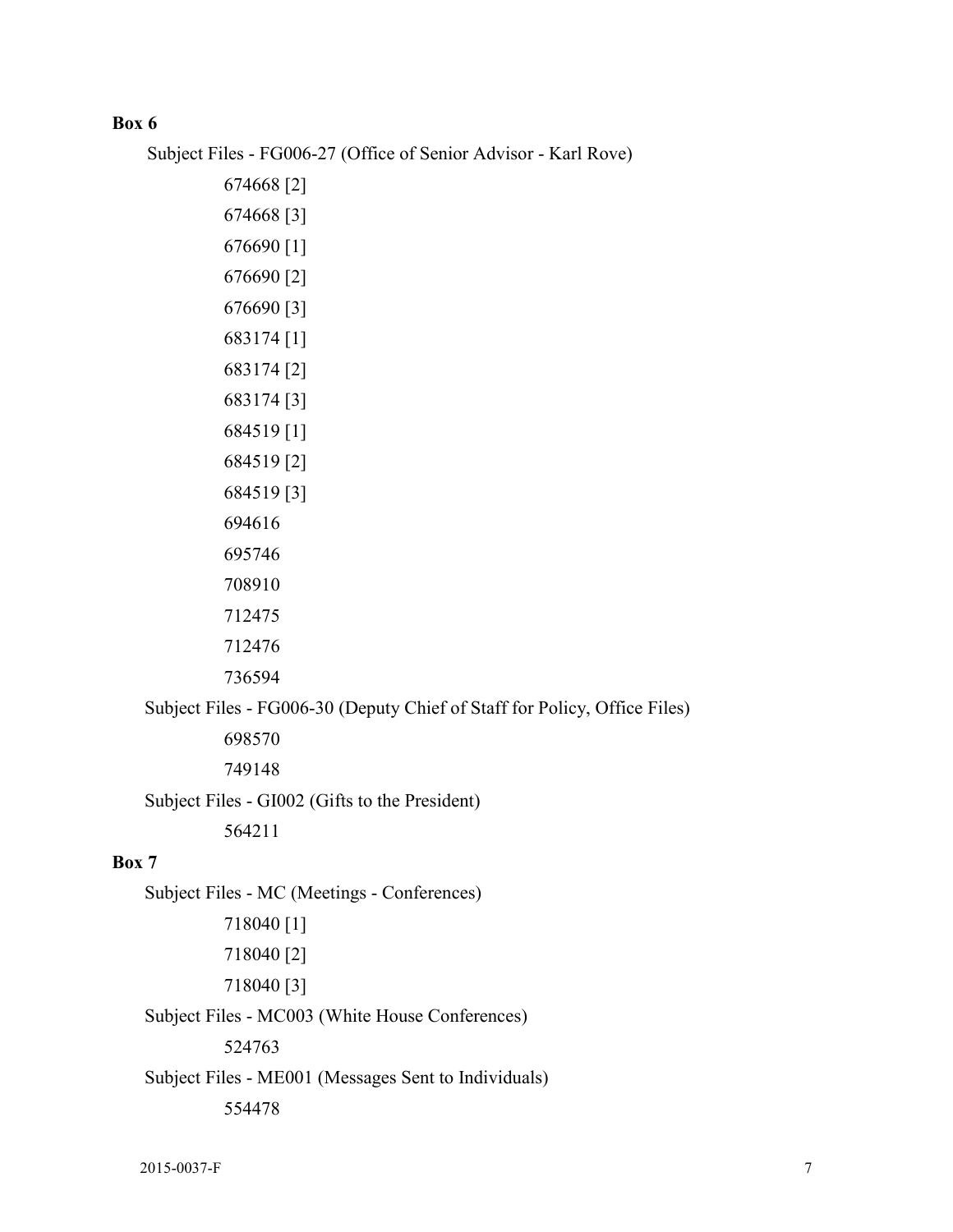Subject Files - PE002 (Employment - Appointments) Subject Files - PR005-01 (Photographs Granted) Presidentials - FG006-27 (Office of Senior Advisor - Karl Rove) Presidentials - FG006-27 (Office of Senior Advisor - Karl Rove) 621781 717961 723982 Subject Files - ME001-02 (Messages - Birthday Greetings) 619094 691460 Subject Files - ME002 (Messages Sent to Groups / Organizations) 497953 479719 Folder 9 488341 Folder 6 [1] 488341 Folder 6 [2] 488341 Folder 6 [3] Subject Files - PP005-01 (First Lady) 457108 492009 502500 Subject Files - PR010 (Motion Pictures) 527101 Subject Files - SC (Sciences) 485120 576031 [1] 576031 [2] **Box 8**  576032 [1] 576032 [2] 576032 [3] Presidentials - ME001-03 (Messages - Condolence/Death)

702644

## **Staff Member Office Files**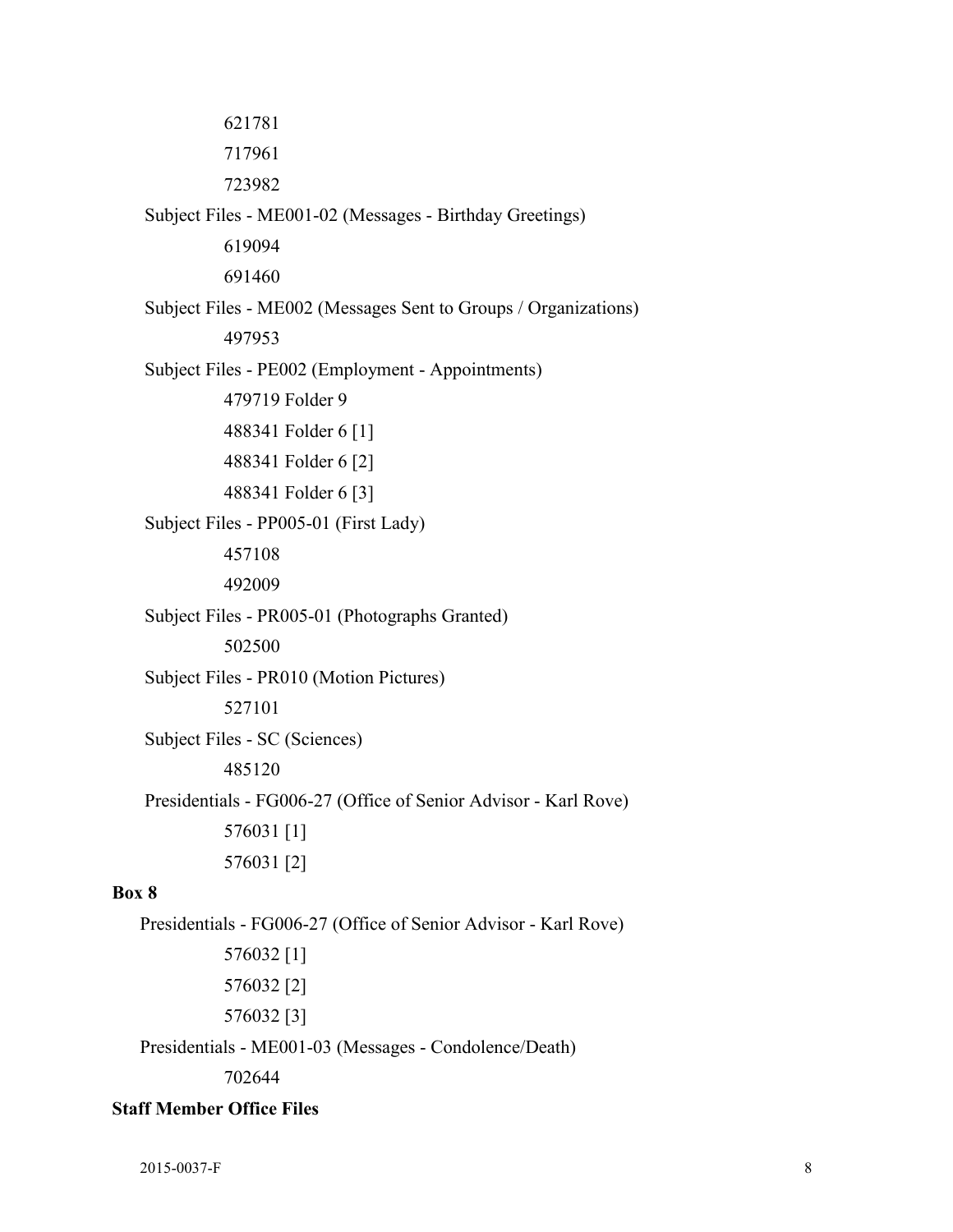Domestic Policy Council - National AIDS Policy

Thompson, Carol - Subject Files

Focus on the Family

Faith-Based and Community Initiatives, White House Office of

Wills, Katherine (Kathy) - Organization Files

Focus on the Family

Presidential Correspondence, Office of

Hanusa, Mary Ann - Correspondence

671786 [1] 671786 [2] 671786 [3] 671786 [4]

#### **Box 9**

Presidential Correspondence, Office of

Hanusa, Mary Ann - Correspondence

748269 Folder 3 [1] 748269 Folder 3 [2] 748269 Folder 3 [3] 748269 Folder 3 [4] 748269 Folder 3 [5]

Public Liaison, White House Office of

Smith, Matthew (Matt)

Focus on the Family 25th Anniversary Celebration 07/27/2002

Focus on the Family Briefing, Tuesday, 10/14/2003, 9:00am-11:00am

Focus on the Family Visit (Wednesday, 05/28/2003)

Visit to Focus on the Family Headquarters, Thursday, 03/11/2004

Speechwriting, White House Office of

Campbell, Anne

Video Tapings [Focus on the Family, National Association of Blacks in Criminal Justice 29th Annual Conference, Daughters of the American Revolution], 06/28/2002 [1]

Video Tapings [Focus on the Family, National Association of Blacks in Criminal Justice 29th Annual Conference, Daughters of the American Revolution], 06/28/2002 [2]